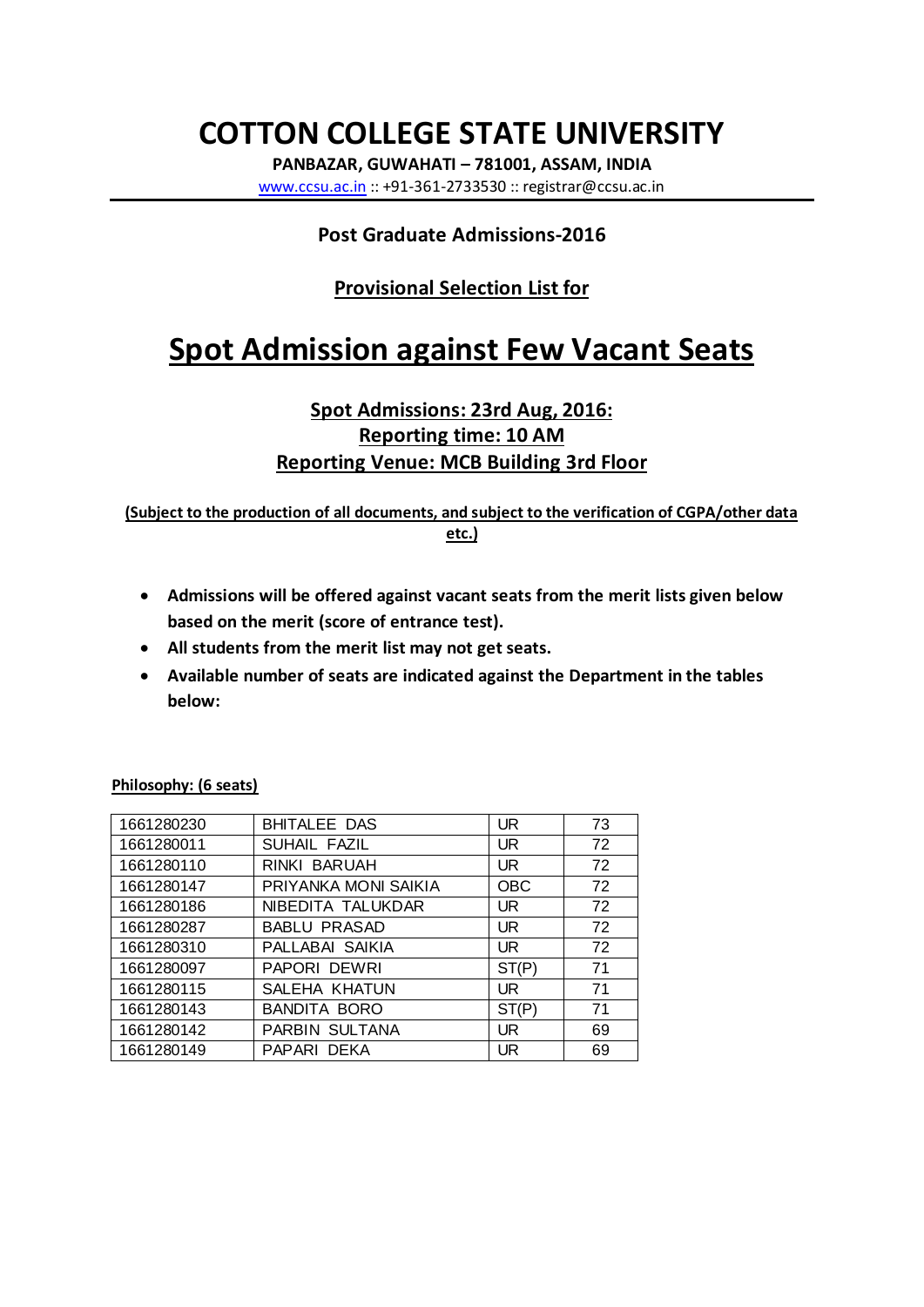#### **MCA: (9 seats)**

| 1665110036 | MODHUSMITA DAS               | UR.        | 91 |
|------------|------------------------------|------------|----|
| 1665110077 | <b>BIKASH KONWAR</b>         | <b>OBC</b> | 90 |
| 1665110044 | <b>SURAJ TANI</b>            | <b>OBC</b> | 89 |
| 1665110031 | ANANDA UPADHAYA              | <b>UR</b>  | 89 |
| 1665110076 | ANJAN JYOTI SARMA            | UR.        | 86 |
| 1665110046 | PALLAB JYOTI NATH            | <b>OBC</b> | 85 |
| 1665110086 | DURGESHWARI SINGH            | UR         | 85 |
| 1665110089 | DIKSHA DEY                   | <b>UR</b>  | 85 |
| 1665110067 | SUDARSHANA BHATTACHARJEE     | UR         | 84 |
| 1665110063 | KINGSHOK KAUSTAV BORA        | OBC        | 82 |
| 1665110069 | JAGADISH GOGOI               | <b>OBC</b> | 82 |
| 1665110040 | <b>BISHNU PRASHAD SHARMA</b> | UR         | 81 |
| 1665110064 | HIRAK JYOTI LAHAN            | <b>OBC</b> | 79 |
| 1665110070 | DIXITA CHETIA                | <b>OBC</b> | 79 |
| 1665110008 | PRIYANKA DUTTA               | UR         | 77 |
| 1665110025 | <b>HABIBUR RAHMAN</b>        | UR         | 77 |
| 1665110082 | CHINMOY KALITA               | <b>UR</b>  | 77 |
| 1665110012 | ARPAN BORAH                  | <b>OBC</b> | 76 |
| 1665110032 | HIROK JYOTI KALITA           | <b>UR</b>  | 76 |
| 1665110021 | ANISH CHOUDHURY              | UR         | 75 |

# **Chemistry: (3 seats)**

| 1662090011 | <b>HIMAKSHI MEDHI</b>     | UR         | 74 |
|------------|---------------------------|------------|----|
| 1662090173 | LAKSHYA DHAR DEKA         | UR         | 74 |
| 1662090303 | <b>MANASH JYOTI GOGOI</b> | <b>OBC</b> | 74 |
| 1662090192 | <b>DEBABRAT GOGOI</b>     | <b>OBC</b> | 73 |
| 1662090205 | BHARGAVEE GOSWAMI         | UR         | 73 |
| 1662090250 | <b>KRISANGI BORDOLOI</b>  | UR         | 73 |
| 1662090363 | NEELOTPAL SAIKIA          | UR         | 73 |
| 1662090412 | ANUPAM JOSHI              | UR         | 73 |

#### **Assamese: (9 seats)**

| 1661030183 | VIOLINA TALUKDAR      | <b>UR</b>   | 61 |
|------------|-----------------------|-------------|----|
| 1661030094 | JYOTIRUPA PHUKAN      | <b>OBC</b>  | 60 |
| 1661030119 | KARABI DEKA           | <b>OBC</b>  | 60 |
| 1661030208 | <b>MOUSUMI DEVI</b>   | <b>MOBC</b> | 60 |
| 1661030648 | KHAJURIMA GOGOI       | <b>OBC</b>  | 60 |
| 1661030061 | JAMUNA PATGIRI        | ST(P)       | 58 |
| 1661030219 | ARUP DAS              | SC          | 58 |
| 1661030331 | SIMANTA HALOI         | <b>UR</b>   | 58 |
| 1661030335 | ABHIJIT BORA          | <b>OBC</b>  | 58 |
| 1661030533 | UPASANA HAZARIKA      | <b>UR</b>   | 58 |
| 1661030643 | <b>JAYANTA SAIKIA</b> | <b>OBC</b>  | 58 |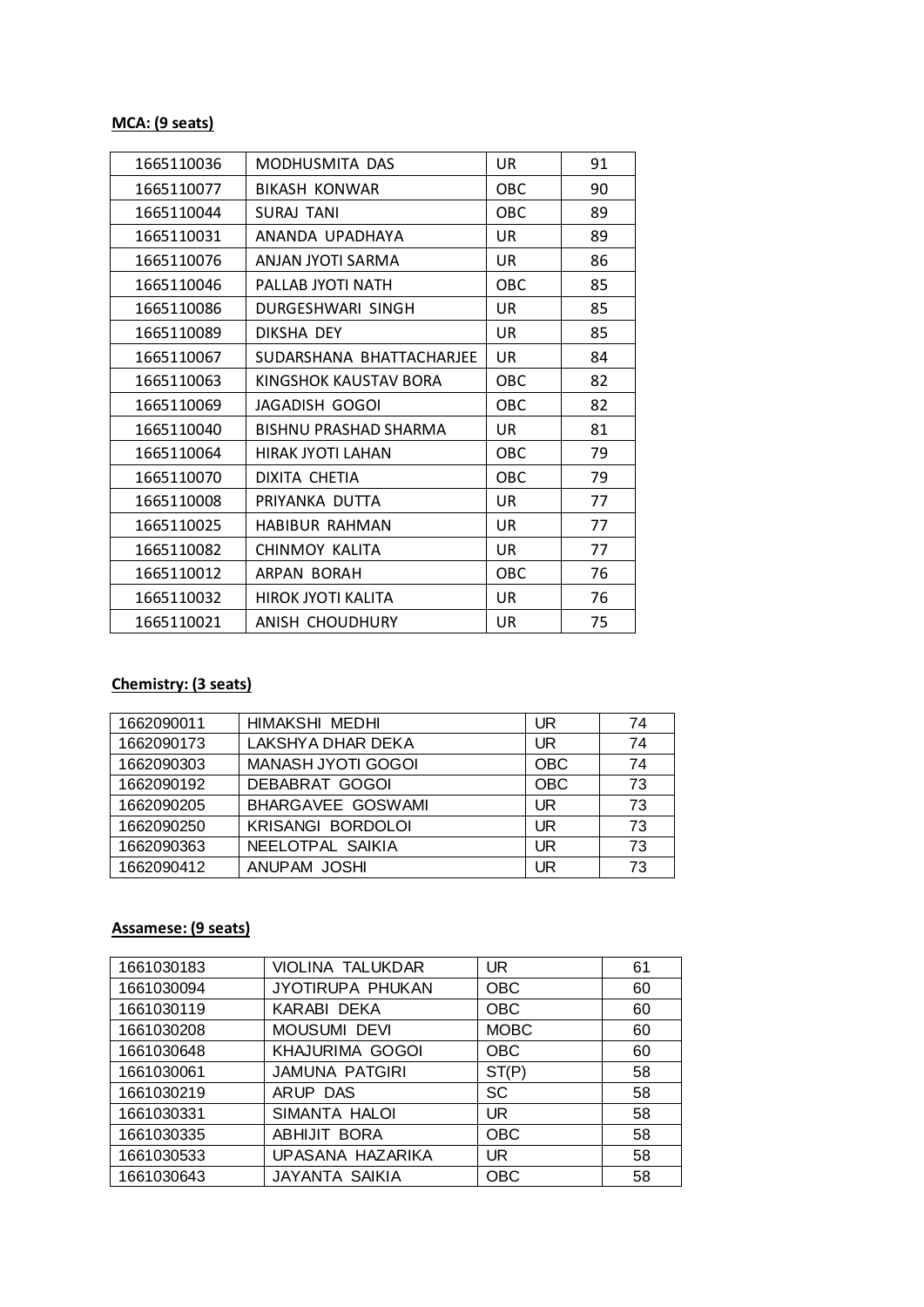| 1661030050 | <b>HELINA SAIKIA</b>   | UR.        | 57 |
|------------|------------------------|------------|----|
| 1661030028 | PALLABI CHUTIA         | <b>OBC</b> | 56 |
| 1661030172 | NAMRATA BARUAH         | <b>OBC</b> | 56 |
| 1661030222 | NARJI KHANAM           | <b>UR</b>  | 56 |
| 1661030232 | <b>DIPJYOTI SAIKIA</b> | <b>OBC</b> | 56 |
| 1661030481 | PRONAAMIE DEVI         | <b>UR</b>  | 56 |
| 1661030540 | HIMANTA HATIMURIA      | <b>OBC</b> | 56 |
| 1661030621 | HIMASHREE DOLEY        | ST(P)      | 56 |

#### **Statistics (4 seats):**

| 1662330043 | ABHINANDA BORDOLOI        | UR         | 5 |
|------------|---------------------------|------------|---|
| 1662330028 | SAMPA DAS GUPTA           | UR         |   |
| 1662330033 | NEELAKSHI SARMA           | UR         |   |
| 1662330014 | UDDIPTA KHATANIAR         | <b>SC</b>  | 3 |
| 1662330003 | <b>SACHIN KUMAR GUPTA</b> | <b>SC</b>  |   |
| 1662330005 | ARPITA GANGULY            | UR         |   |
| 1662330044 | NUPUR BORUAH              | <b>OBC</b> |   |

#### **Arabic (2 seats)**

| 1661020061 | AMINUL ISLAM     | UR | 76 |
|------------|------------------|----|----|
| 1661020086 | MD AZIZUR RAHMAN | UR | 76 |
| 1661020093 | ANISUR RAHMAN    | UR | 74 |
| 1661020029 | FATIMA JAHURA    | UR | 73 |
| 1661020046 | SHAFIKUL ISLAM   | UR | 73 |

# **Bengali (4 seats)**

| 1661040030 | MAMATA DAS           | UR  | 30 |
|------------|----------------------|-----|----|
| 1661040020 | BINITA DAS           | OBC | 29 |
| 1661040026 | <b>POMI</b><br>- DEY | UR  |    |

#### **Zoology (2 seats)**

| 1662350046 | BIPASHA BANIK      | <b>OBC</b> | 90 |
|------------|--------------------|------------|----|
| 1662350504 | SANAM SAHIN SAIKIA | OBC        | 90 |
| 1662350518 | KRISHNA DAS        | UR         | 90 |
|            | ABU AYESHA SIDDIKA |            |    |
| 1662350027 | AHMED              | UR         | 88 |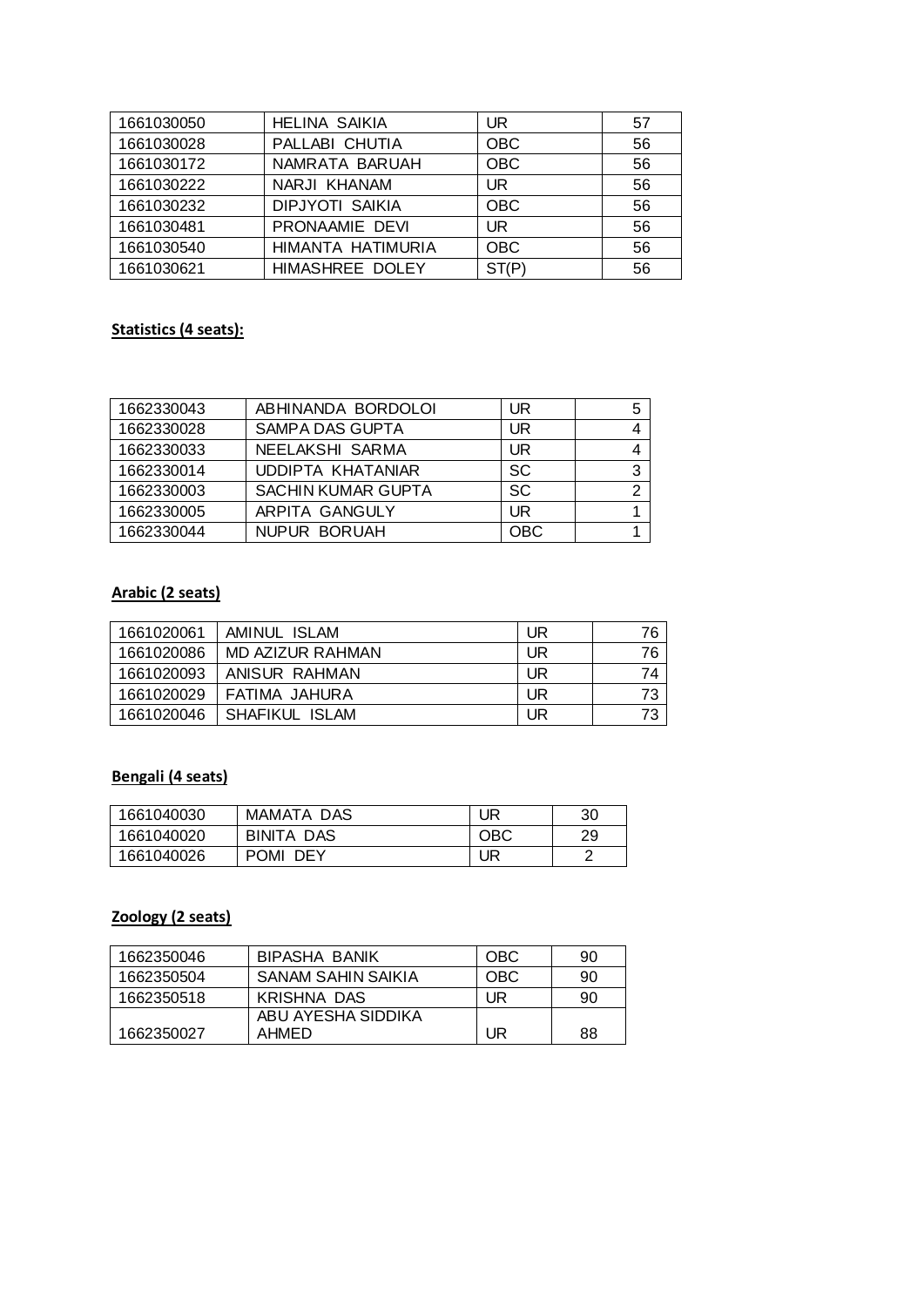#### **History: (7 seats)**

| 1661230034 | MANASHJYOTI HAZARIKA     | SC         | 28 |
|------------|--------------------------|------------|----|
| 1661230055 | BIRINA KALITA            | UR         | 28 |
| 1661230088 | BARSHA KALITA            | <b>UR</b>  | 28 |
| 1661230128 | APLITA GOGOI             | <b>OBC</b> | 28 |
| 1661230129 | <b>GORIMA RAMCHIARY</b>  | ST(P)      | 28 |
| 1661230158 | REBAT CHANGMAI           | <b>OBC</b> | 28 |
| 1661230191 | SUZAN MARYL S. MARAK     | ST(H)      | 28 |
| 1661230205 | RAHUL SAHA               | UR         | 28 |
| 1661230093 | RIJUMANI DEKA            | UR         | 27 |
| 1661230176 | DAIJEE BORTHAKUR         | <b>UR</b>  | 27 |
| 1661230062 | KHETRA KOCH              | <b>OBC</b> | 26 |
| 1661230102 | JYOTI BRAHMA             | ST(P)      | 26 |
| 1661230225 | PARTHA PRATIM RAJBONGSHI | <b>OBC</b> | 26 |
| 1661230238 | SAGARIKA SARMA           | UR.        | 26 |
| 1661230035 | RAKIB SAIKIA             | UR.        | 24 |
| 1661230041 | JAHANGIR ALOM            | UR         | 24 |
| 1661230063 | SUROVI SAIKIA            | UR.        | 24 |
| 1661230081 | ARCHITA SHARMA           | UR.        | 24 |
| 1661230083 | KARUNA KANTA DAS         | <b>OBC</b> | 24 |
| 1661230159 | PROBHAT MILI             | ST(P)      | 24 |

# **Psychology: (7 seats)**

| 1661370018 | DHANADA CHOUDHURY      | UR         | 80 |
|------------|------------------------|------------|----|
| 1661370117 | ANJAN JYOTI DEKA       | UR.        | 80 |
| 1661370009 | DHRUBA JYOTI BORGOHAIN | OBC        | 78 |
| 1661370031 | <b>JULI DAS</b>        | OBC        | 77 |
| 1661370046 | EMI DAS                | <b>OBC</b> | 77 |
| 1661370066 | SUMITRA DAS            | ST(P)      | 76 |
| 1661370128 | ARCHANA MISRA          | UR         | 76 |
| 1661370134 | <b>JHARNA GOHAIN</b>   | MOBC       | 75 |
| 1661370063 | SMITA SARMA            | UR         | 75 |
| 1661370103 | SUBHAM SINGHA          | <b>OBC</b> | 75 |
| 1661370105 | VIOLINA GOGOI          | OBC        | 71 |
| 1661370053 | LOVINA GOGOI           | OBC        | 69 |
| 1661370076 | KULSUM KHATOON         | UR         | 69 |
| 1661370095 | SANDIPON CHAKROVORTY   | UR         | 69 |
| 1661370081 | RAJ BORDOLOI           | OBC        | 68 |
| 1661370052 | SIKHA GOGOI            | OBC        | 67 |
| 1661370080 | ANUSHREE KONCH         | OBC        | 67 |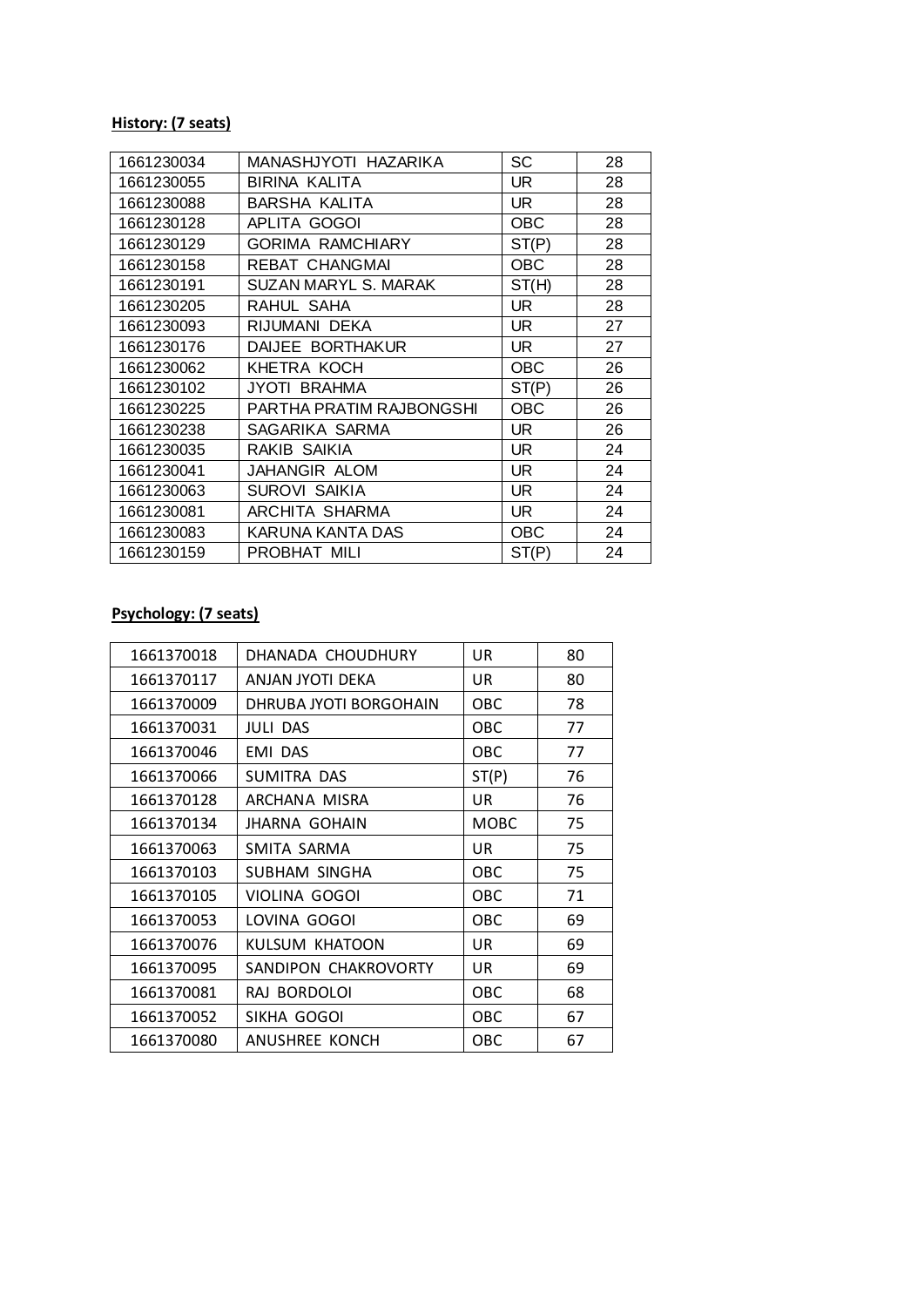#### **Sanskrit: (9 seats)**

| 1661320008 | GARGI KAUSHIK    | UR.        | 83 |
|------------|------------------|------------|----|
| 1661320027 | PUJA DEVI        | <b>OBC</b> | 80 |
| 1661320030 | PUSPANJALI DEVI  | UR.        | 79 |
| 1661320024 | RUMA TALUKDAR    | <b>OBC</b> | 76 |
| 1661320010 | KARISMITA DEKA   | <b>OBC</b> | 72 |
| 1661320026 | KABYASRI DEVI    | OBC        | 72 |
| 1661320007 | SUSMITA PATGIRI  | UR         | 71 |
| 1661320041 | DIPSHIKHA DEKA   | <b>UR</b>  | 67 |
| 1661320032 | PRIYANKA SAIKIA  | <b>OBC</b> | 66 |
| 1661320034 | PRIYANKA SAHA    | UR.        | 64 |
| 1661320039 | SUSHILA PAUL     | <b>OBC</b> | 64 |
| 1661320002 | GITASRI DAS      | UR         | 63 |
| 1661320046 | PUBALI SAIKIA    | OBC        | 62 |
| 1661320005 | RIKUMANI SARMA   | UR         | 61 |
| 1661320028 | MOUMITA PAUL     | <b>OBC</b> | 61 |
| 1661320003 | RASHMI BORA      | OBC        | 60 |
| 1661320025 | BANDITA SAIKIA   | UR         | 60 |
| 1661320053 | SIMI RAJBONGSHI  | <b>OBC</b> | 60 |
| 1661320047 | JUN MONI MAHANTA | UR.        | 58 |
| 1661320065 | DEWASREE KOLITA  | <b>UR</b>  | 58 |

#### **Education: (5 seats)**

| 1661150130 | DHANADA CHOUDHURY       | UR         | 67 |
|------------|-------------------------|------------|----|
| 1661150185 | <b>BHANITA KALITA</b>   | UR         | 67 |
| 1661150357 | ANURADHA DUTTA HAZARIKA | UR         | 67 |
| 1661150087 | ASHRUFA YESMIN HENA     | UR         | 66 |
| 1661150175 | VIOLINA DEVI            | UR         | 66 |
| 1661150354 | DEEPSHIKHA BHARADWAZ    | UR         | 66 |
| 1661150508 | PRATHAMEE SAIKIA        | <b>OBC</b> | 66 |
| 1661150076 | ADRITA BAISHYA          | UR         | 65 |
| 1661150361 | FARHANA AZIM            | UR         | 65 |
| 1661150543 | <b>UMMEHANA BEGUM</b>   | UR         | 65 |

#### **Hindi: (4 seats)**

| 1661220044 | KANDAMINI KUMARI MISHRA | <b>UR</b> | 51 |
|------------|-------------------------|-----------|----|
| 1661220070 | SHILPI AGARWALA         | UR.       | 49 |
| 1661220023 | <b>MD ISLAM KHAN</b>    | <b>UR</b> | 48 |
| 1661220026 | ROSIDA BEGUM            | <b>UR</b> | 48 |
| 1661220004 | RIVULET BORAH           | UR.       | 47 |
| 1661220009 | PUSPA RANI KOTOKY       | <b>UR</b> | 45 |
| 1661220051 | SADDAM HUSSAIN          | UR.       | 45 |
| 1661220058 | MOZAMMIL HOQUE          | UR.       | 44 |
| 1661220039 | JINNATWARA BEGAM        | UR        | 43 |